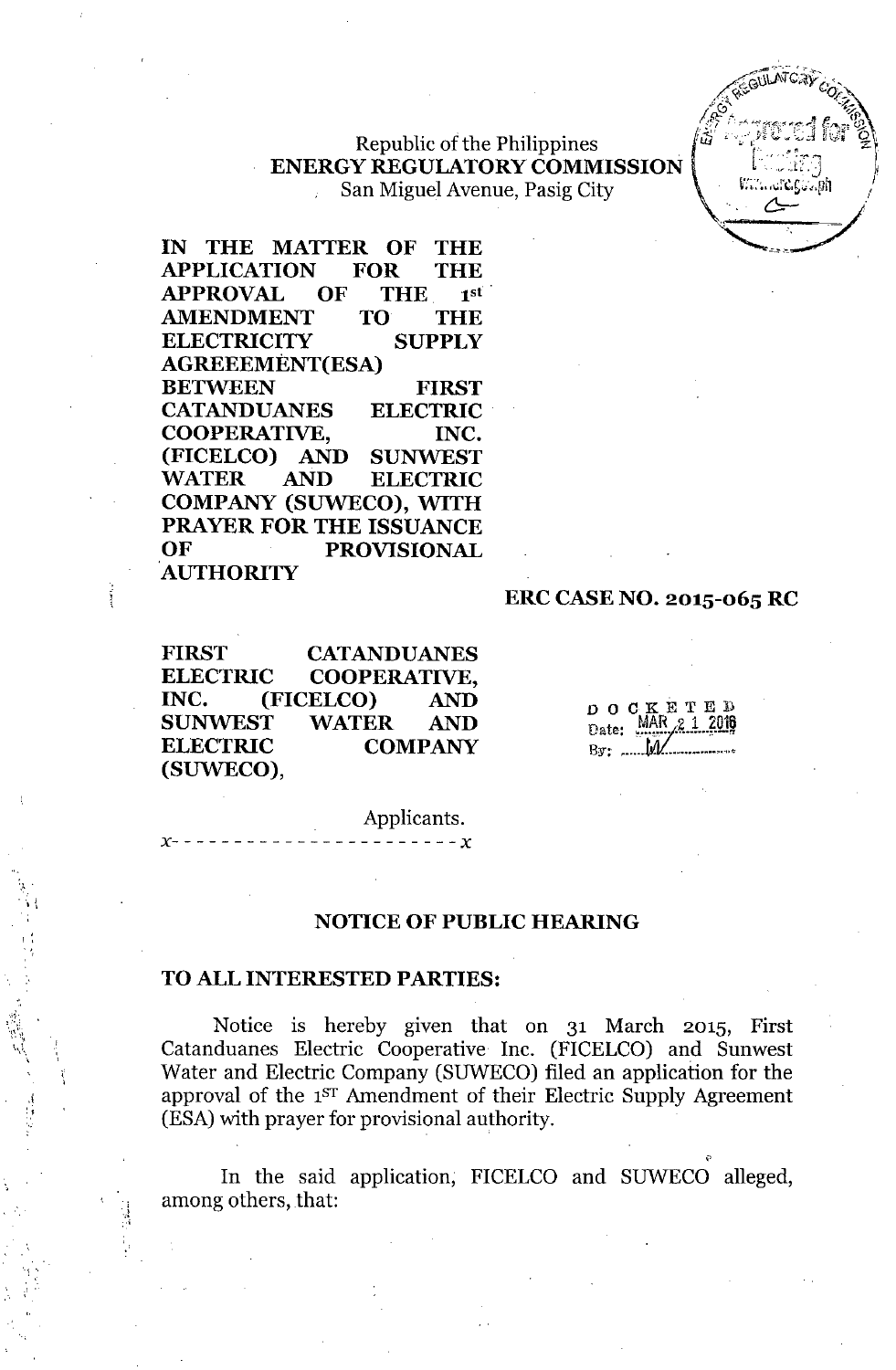### **THE APPLICANTS**

- 1. Applicant FICELCO is a non-stock, non-profit rural electric cooperative duly organized and existing under the laws of the Republic of the Philippines, with principal office at Marinawa, Bato, Catanduanes.
- 2. Applicant FICELCO is a holder of an exclusive franchise to operate an electric light and power service in the Municipalities of Bagamanoc, Baras, Bato, Caramoan, Gigmoto, Pandan, Panganiban, San Andres, San Miguel, Viga and Virac, all in the Province of Catanduanes (the Franchise Area).
- 3. Applicant SUWECO is a corporation duly organized and existing under Philippine laws with principal office address at Embarcadero de Legaspi, Port Area, Legazpi City. Copy of SUWECO's Amended Articles of Incorporation, Certificate of Filing of Amended Articles of Incorporation and the General Information Sheet are hereto attached as Annexes " $A$ ", " $A$ -1" and " $A$ -2", respectively;
- 4. The Parties may be served with orders and other processes of this Honorable Commission through the undersigned counsel.

### NATURE AND SCOPE OF THE **APPLICATION**

- 5. The aforementioned parties are jointly filing the instant Application for the approval of the 1st AMENDMENT TO THE ESA (hereafter referred to as "1st Amendment") with a prayer for the issuance of Provisional Authority pursuant to Rules 14 and 20 (B) of the ERC Rules of Practice and Procedure. Copy of the ESA and the 1st Amendment are attached hereto as Annexes "B" and "B-l".
- 6. The 1st Amendment between SUWECO and FICELCO provides for new Plant Factors for the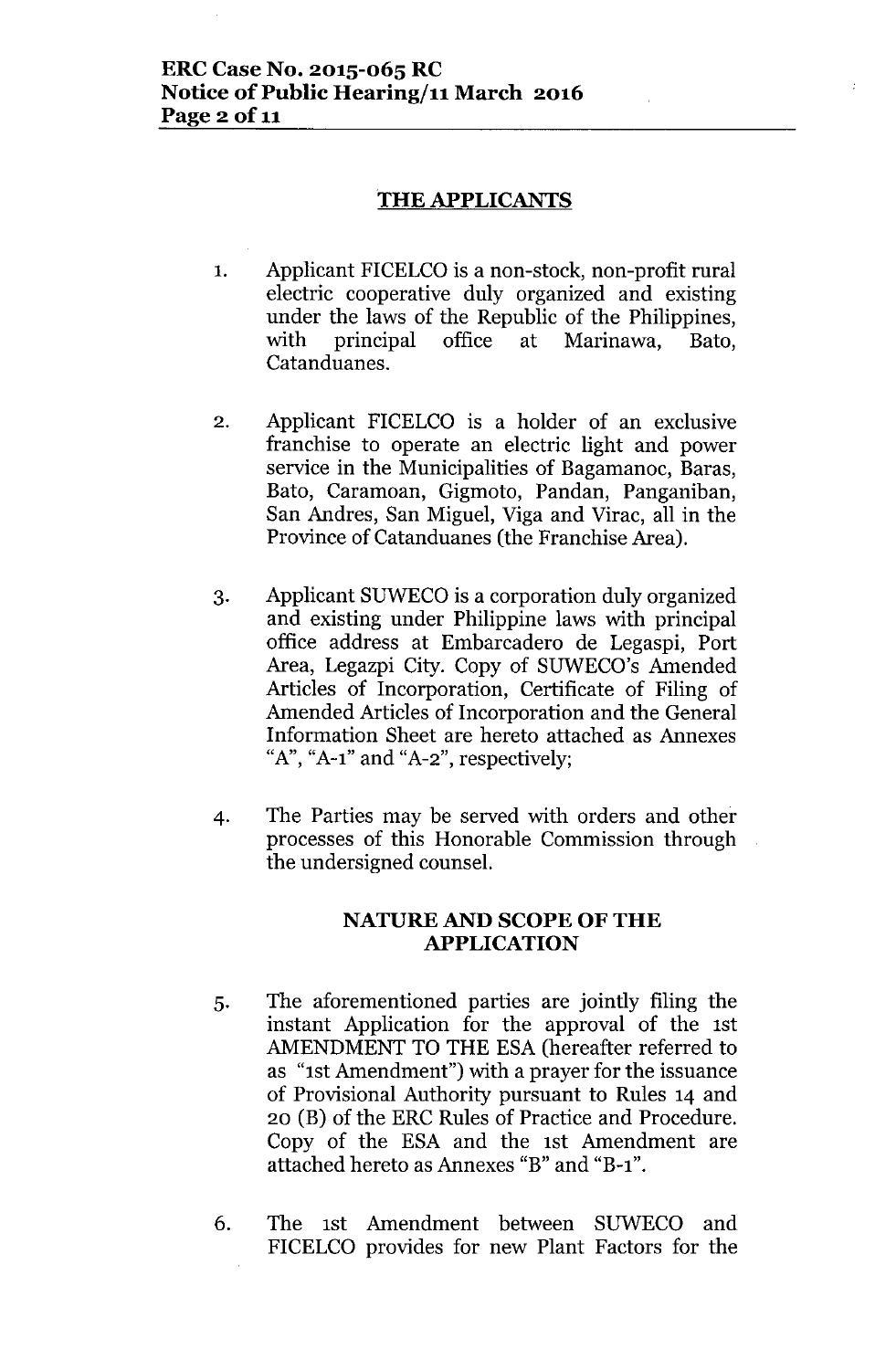Solong Minihydro Power Plant (MHP), Hitoma 01 MHP, Capipian MHP and Hitoma 02 MHP which are the MHP's subject of the ESA. This is in line with the experience of SUWECO with the Solong MHP and Hitoma 01 MHP wherein it failed to reach the projected plant capacity factors due to lack of water to run the MHP's. It also provides for the installation and commissioning of additional diesel-fueled power generators to provide for the power supply requirements of FICELCO until Hitoma 02 MHP and Capipian MHP becomes operational.

# **COMPLIANCE WITH PRE-FILING REQUIREMENTS - RULE 6, ERC RULES**

- 7. In compliance with Rule 6 of the ERC Rules of Practice and Procedure, Applicants have furnished the legislative bodies of each of the local government units where they principally operate a copy of the present Application with all its annexes and accompanying documents. Proofs of receipt by the legislative bodies of the City of Legaspi, the Province of Albay, the Municipality of Bato and the Province of Catanduanes, are attached hereto as Annexes "C", "C-1", "C-2" and "C-3", respectively.
- 8. Furthermore, Applicants have caused the publication of the present Application in its entirety in a newspaper of general circulation within the franchise area.. Copies of the newspaper and corresponding affidavit of publication are attached hereto as Annexes "D" and "D-1," respectively.

### **PRELIMINARY FACTS**

9. At present, there is insufficient supply of power in the Province of Catanduanes. Copies of FICELCO's Distribution Development Program, 2014 Projected Monthly Peak Demand, Daily Load Curve for the month of October 2014 and List of FICELCO's current power suppliers are hereto attached as Annexes  $E''$ , "E-1",  $E^{-2}$ " and "E-3", respectively.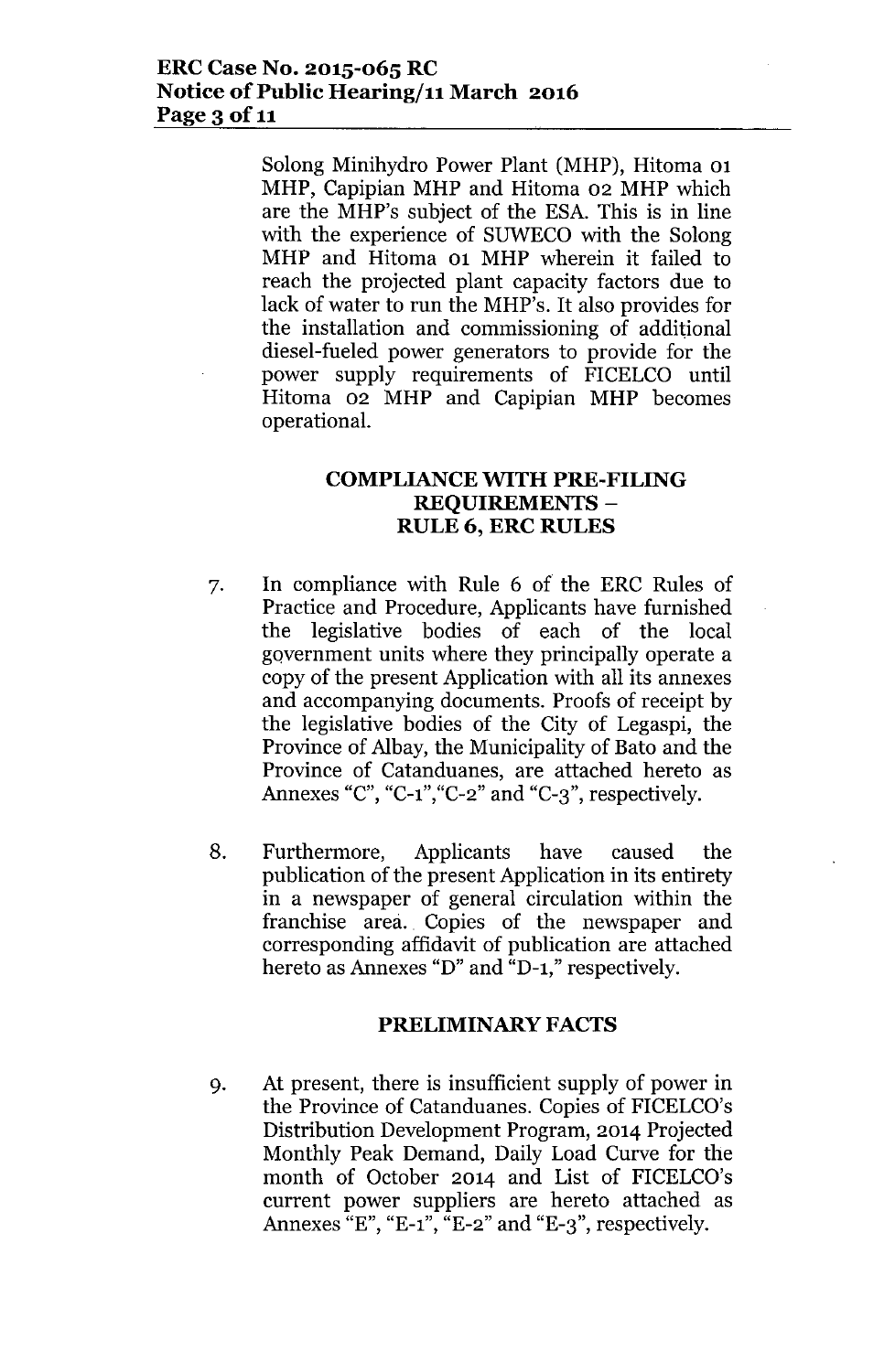## **ERCCase No. 2015-065 RC Notice** of Public **Hearing/11 March 2016** Page 4 of 11

- 10. In view of this prevailing situation, there is an insistent demand from FICELCO and the Catandunganons to modify and clarify the terms of the ESA. This is to continuously ensure good operating condition and deliver electricity of up to 7.9 MW in a safe and reliable manner to the Catandunganons and augment FICELCO's emergency power requirements.
- 11. To be able to comply with the demands of FICELCO's member consumers SUWECO and FICELCO executed the 1st Amendment to the Electricity Supply Agreement (ESA) on June 25, 2014.
- 12. The parties then informed the Department of Energy (DOE) of the planned diesel power plant as embodied in the 1st Amendment and the latter issued a Certificate of Endorsement stating that the planned SMW Solong Diesel Power Plant is consistent with the Missionary Electrification Development Plan (MEDP) of the government. Copy of the Certificate of Endorsement is herein attached as Annex "F".
- 13. The additional energy to be sourced from the said SMW Solong Diesel Power Plant is projected to alleviate the insufficient power supply within the franchise area of FICELCO which is currently causing substantial economic losses and severe disruptions in the day-to-day activities of the consumers within the franchise area of FICELCO.
- 14. There will be no increase in the rates currently charged to FICELCO consumers as a result of the operation of the SMW Solong Diesel Power Plant because electricity fees to be charged to FICELCO under the 1st Amendment will remain to be the Subsidized Approved Generation Rate (SAGR).
- 15. In case however that the True Cost of Generation Rate (TCGR) of SUWECO exceeds the SAGR then the difference thereto shall be charge against the Universal Charge-Missionary Electrification (UC-ME) Subsidy.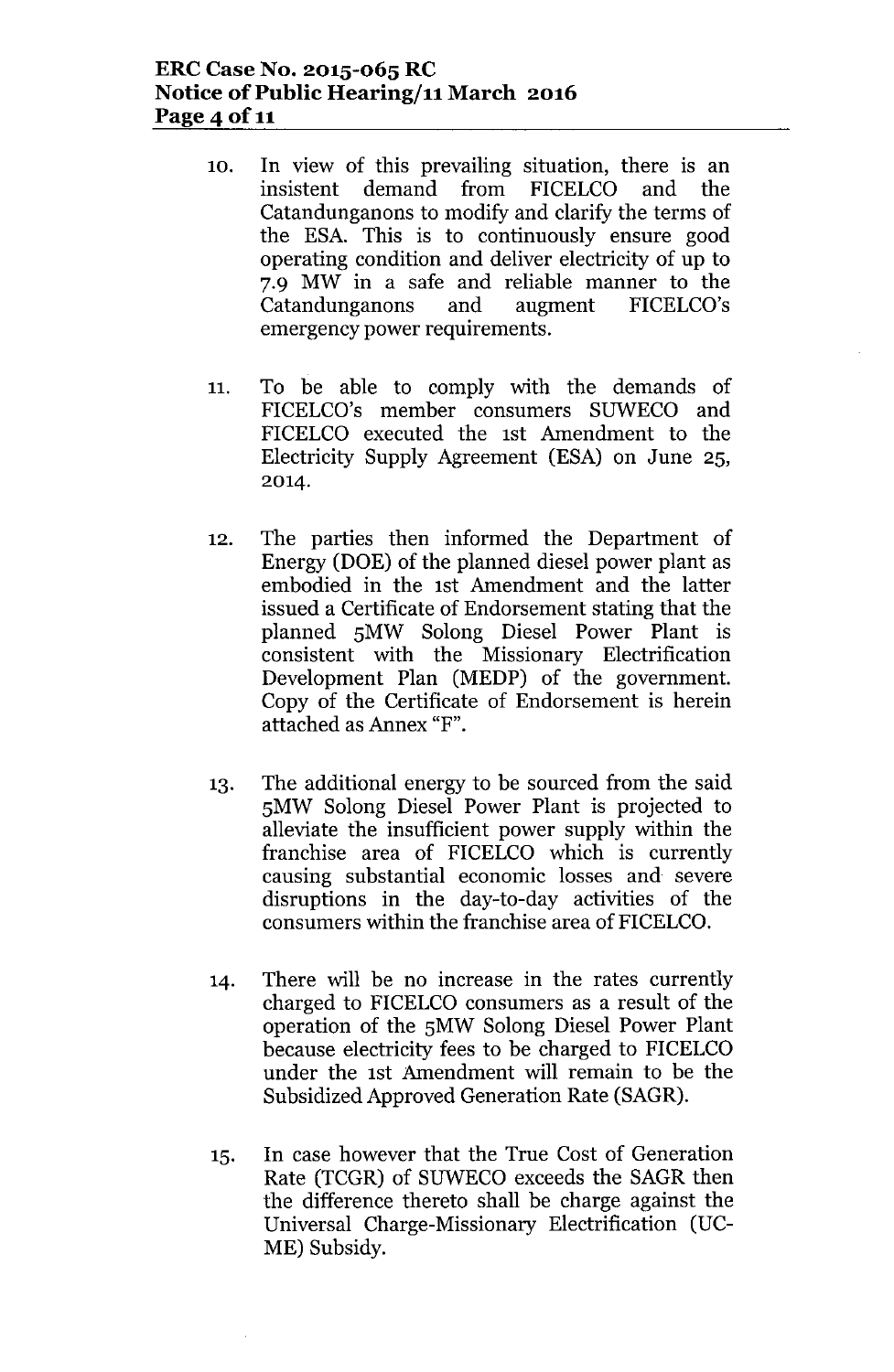# **ABSTRACT OF THE 1st AMENDMENT TO THE ESA AND RELATED INFORMATION**

- 16. The parties desire to clarify, modify and add to the terms provided in the ESA thus, they entered into a 1st Amendment to the ESAon 25 June 2014.
- 17. Power Plant Capacity. The Parties agreed to include the installation and commissioning of additional diesel-fueled power generators with a gross maximum capacity of 4.4MW plus 600 kW, 80% rated capacity and an estimated annual contracted energy of 31,536,000 kWh.
- 18. Period of Operation. It is understood that the 5MW Solong Diesel Power Plant shall be in operation pending the completion, delivery and full operation of the Capipian MHP and Hitoma 02 MHP. Upon delivery and full operation of the Capipian and Hitoma 02 power plants the diesel-fueled power generators shall only be used to augment any power deficiency in the province of Catanduanes.
- 19. Completion date of the Capipian MHP and Hitoma 02 MHP. SUWECO is obliged to deliver the Capipian Mini-hydro Power Plant by 2018 and the Hitoma 02 Mini hydro Power Plant 4 years from the delivery of the Capipian MHP at full energy capacity of 4,175 kW.
- 20. Amount of Contracted Energy. It is agreed by the parties that all power generated from the 5MW Solong Diesel Power Plant shall be purchased by FICELCO. FICELCO requires SUWECO to deliver an annual contracted energy of 31, 536,000 kWh.
- 21. In connection with this planned 5MW Solong Diesel Power Plant, SUWECO was issued an Environmental Compliance Certificate (ECC) by the Department of Environment Natural Resources (DENR). A copy of the ECC issued to SUWECO is herein attached as Annex "G". SUWECO in relation to said project also filed an Application for the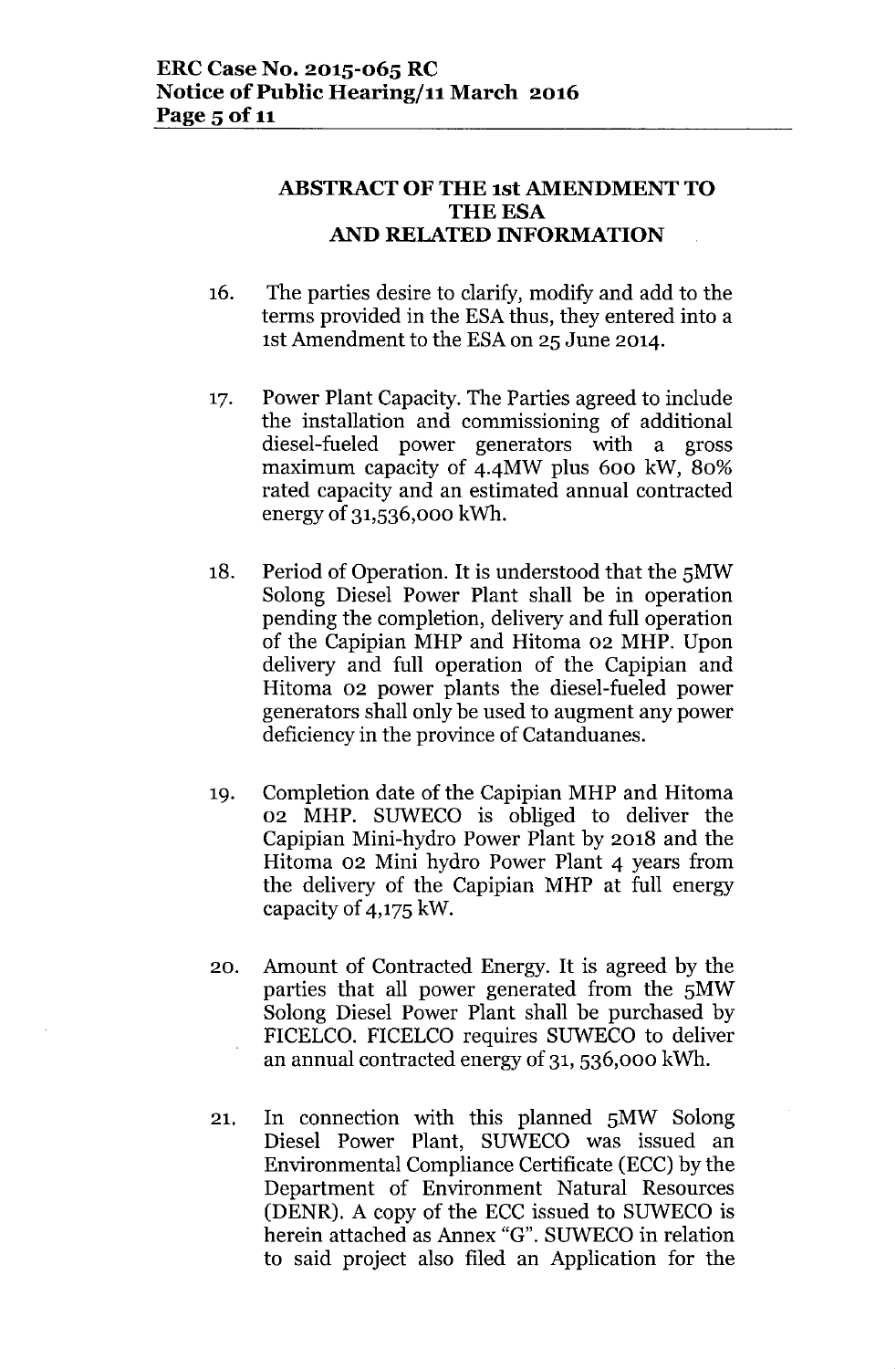issuance of Certificate of Compliance with the Energy Regulatory Commission (ERC). A copy of the Application is hereto attached as Annex "H".

22. Electricity Fees for the SMW Solong Diesel Power Plant. The Computation of the Total Fees for the Interim Diesel Power Plant shall be as follows:

> 1.Total Electricity Fees.The Total Electricity Fees for the supply of power by **SUWECO** shall be the sum of the Capacity Fee, the Local o & M Fee, the Foreign 0& M Fee, Lube Oil Charge and the Fuel Charge.

 $(TEF = CF + Local O & M Free + Foreign O & M)$ Fee + Lube Oil Charge + Fuel Charge).

The parties agree that in case where the TRUE COST GENERATION RATE (TCGR) of SUWECO is higher than the SUBSIDIZED APPROVED GENERATION RATE (SAGR) determined by the Energy Regulatory Commission, then SUWECO shall be allowed to recover the difference between the TCGR and the SAGR from the UC/ME Subsidy.

2.Capacity Fee. The monthly Capacity Fee shall be **PhP2.94/kwh** of Delivered Energy per month during the entire cooperation period subject to adjustment from time to time upon agreement of the parties and approval of the Energy Regulatory Commission.

3. Local O & M Fee. The monthly Local Operation & Maintenance Fee shall be **PhPo.8q/kwh** of Delivered Energy per month during the entire cooperation period subject to adjustment from time to time upon agreement of the parties and approval of the Energy Regulatory Commission.

4.Foreign 0 & M Fee. The monthly Foreign Operation and Maintenance Fee shall be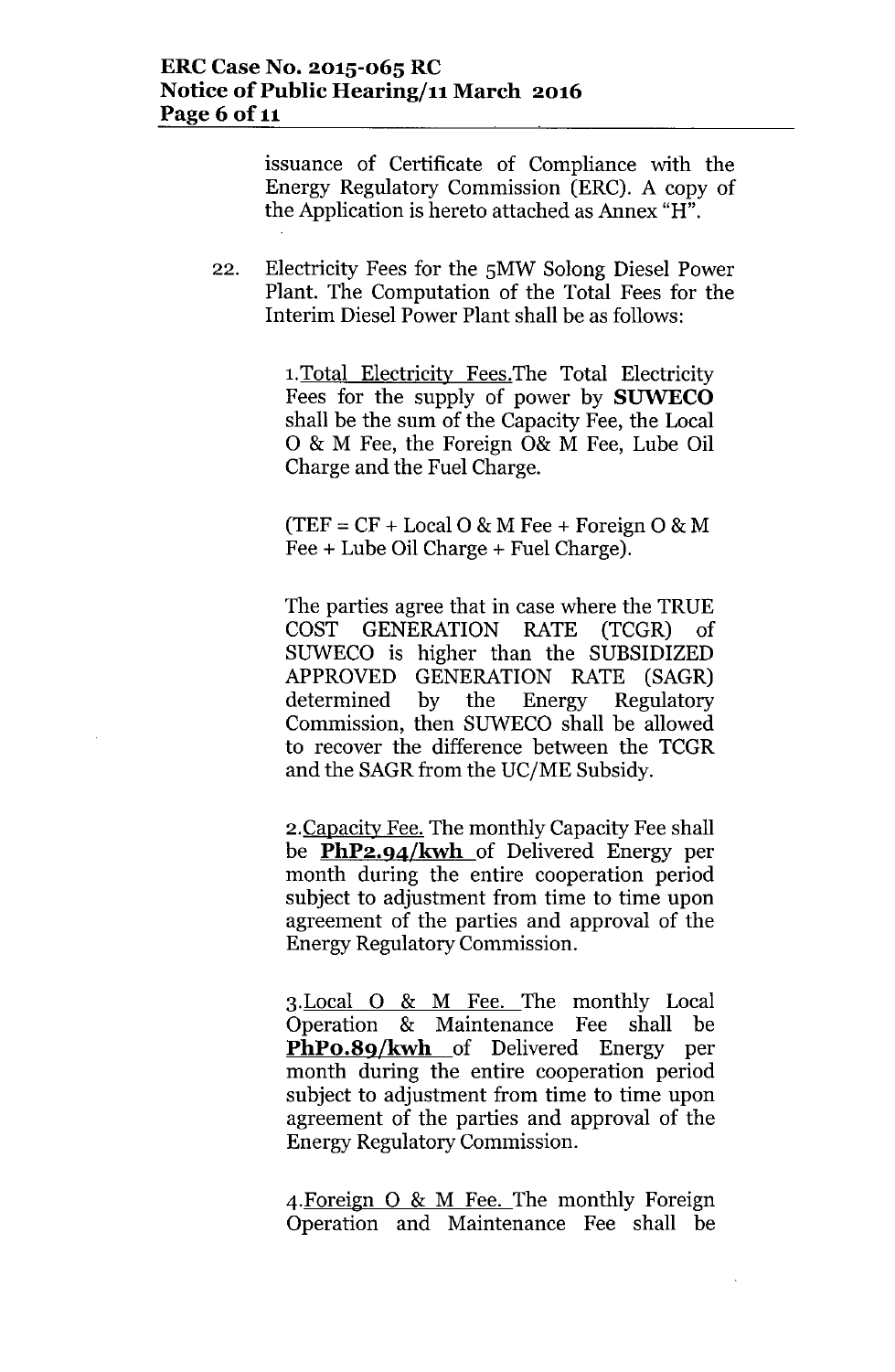computed in accordance with the following formula:

FOMF=FOMR X DE X CPI current / CPI base

*Where:*

FOMF Foreign Operation and Maintenance Fee

FOMR Foreign operation and maintenance rate of **PhpO.71/kwh**

DE Delivered Energy

CPI current- The latest Philippine Consumer Price Index as published by the NSO applicable during the Billing Period.

CPI base- The Philippine Consumer Price Index as published by the NSO for the month at the time of signing of the First Addendum.

5.Lube Oil Charge.The monthly Lube Oil Charge shall be computed in accordance with the following formula:

LOC= SE X LOC/kWhr. LOC/kWhr= GLOR X ALOC

*Where:*

Lube Oil Charge Lube Oil Charge per Kilowatt-LOC LOC/kWhr. Hour DE Delivered energy GLOR Guaranteed Lube Oil Consumption **Rate of o.oolliter/kWh** ALOC Actual Lube Oil Cost

6.Fuel Charge.The monthly Fuel Charge shall be computed in accordance with the following formula:

 $FC = DE X FC/kWhr.$  $FC/kWhr = GFCR X AFC$ 

*Where:*

FC Fuel Charge FC/kWhr. Fuel Charge per Kilowatt-Hour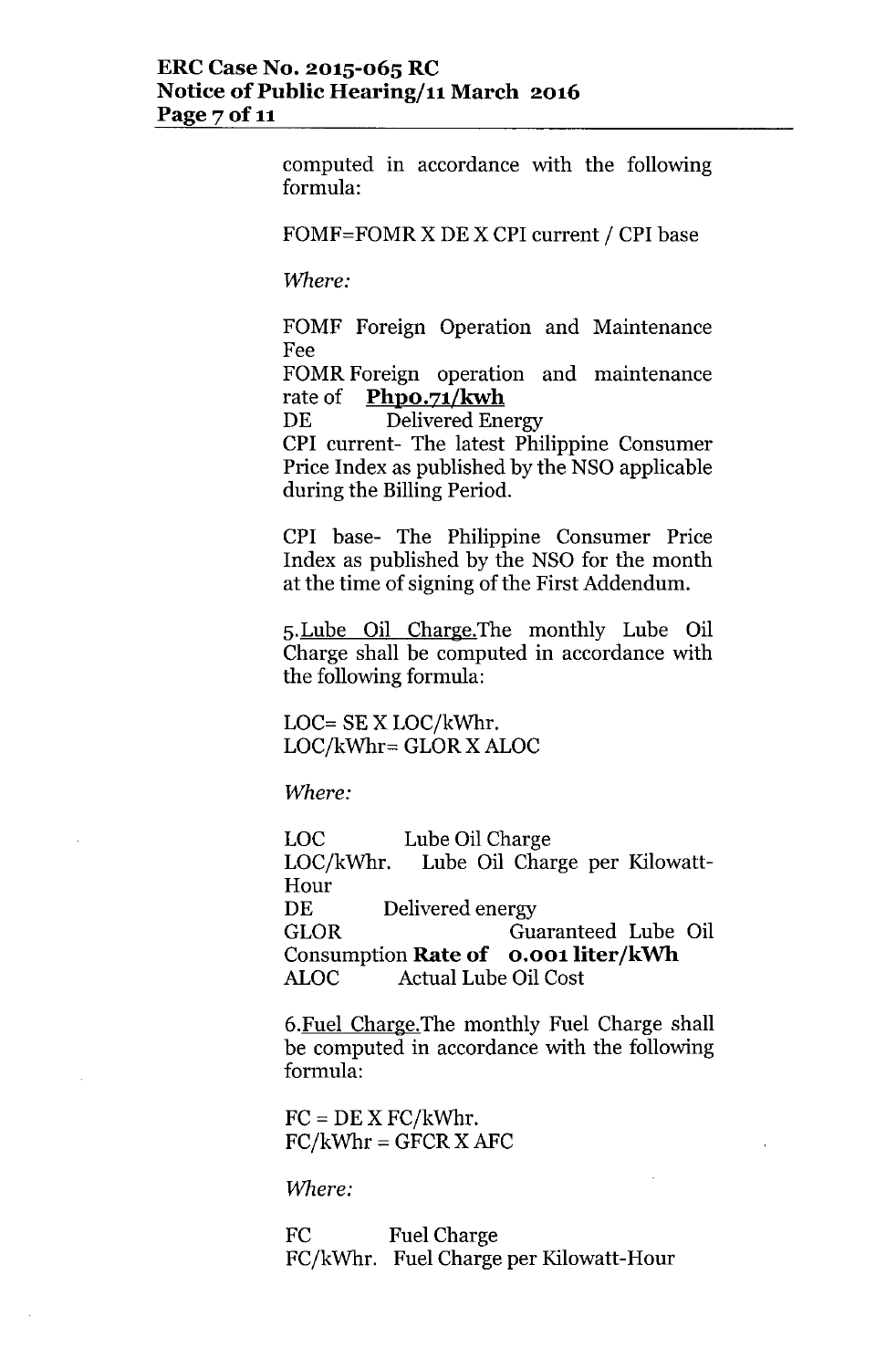DE Delivered Energy GFCR Guaranteed Fuel Consumption Rate of **0.280 liter/kWh** AFC Average Actual Fuel Cost in Pesos per liter

- 23. Project Cost. The total capital cost of the 5MW Solong Diesel Power Plant is estimated at P138,080,422.1O. Copy of the detailed breakdown of the total project cost is hereto attached as Annex **"I".**
- 24. Diesel-Fueled Power Plant. The 5MW Solong Diesel Power Plant will consist of four (4) KTA50-G3 Diesel Engine plus one 600 kW diesel engine. Copies of the General Plant Description, KTAso-G3 RP Connect Price Quotation, Purchase Order No. SWC00323 issued to Bussbarr Corporation, Cummins-KTA38-AA19-GCA RP Connect Price Quotation and 750 kVA D-2 Power Genset NOVOsol Power Price Quotation are hereto attached as Annexes "J", "J-1", "J-2", "J-3" and "J-4", respectively.
- 25. Debt-Equity Ratio and Weighted Average Cost of Capital (WACC) - The cost of the 5MW Solong Diesel Power Plant will be funded through loans and equity. The indicative debt-equity ratio for the project is 70:30 and the Pre-tax Weighted Average Cost of Capital (WACC) is  $13.23571\%$ . A copy of the Bank Terms and Conditions, Amortization Schedule and the computation of WACC are hereto attached as Annexes "K", "K-1" and "K-2", respectively.
- 26. Working Capital. The working capital allotted for sixty (60) days of operation for the 5MW Solong Diesel Power Plant is P43,312,647.31. A copy of the detailed computation of the working capital is hereto attached as Annex "L".
- 27. Using these estimated project costs, Applicants were able to justify the Capacity Fee stipulated under the 1st Amendment. It is worthy to note that the computed Capacity Fee is higher than the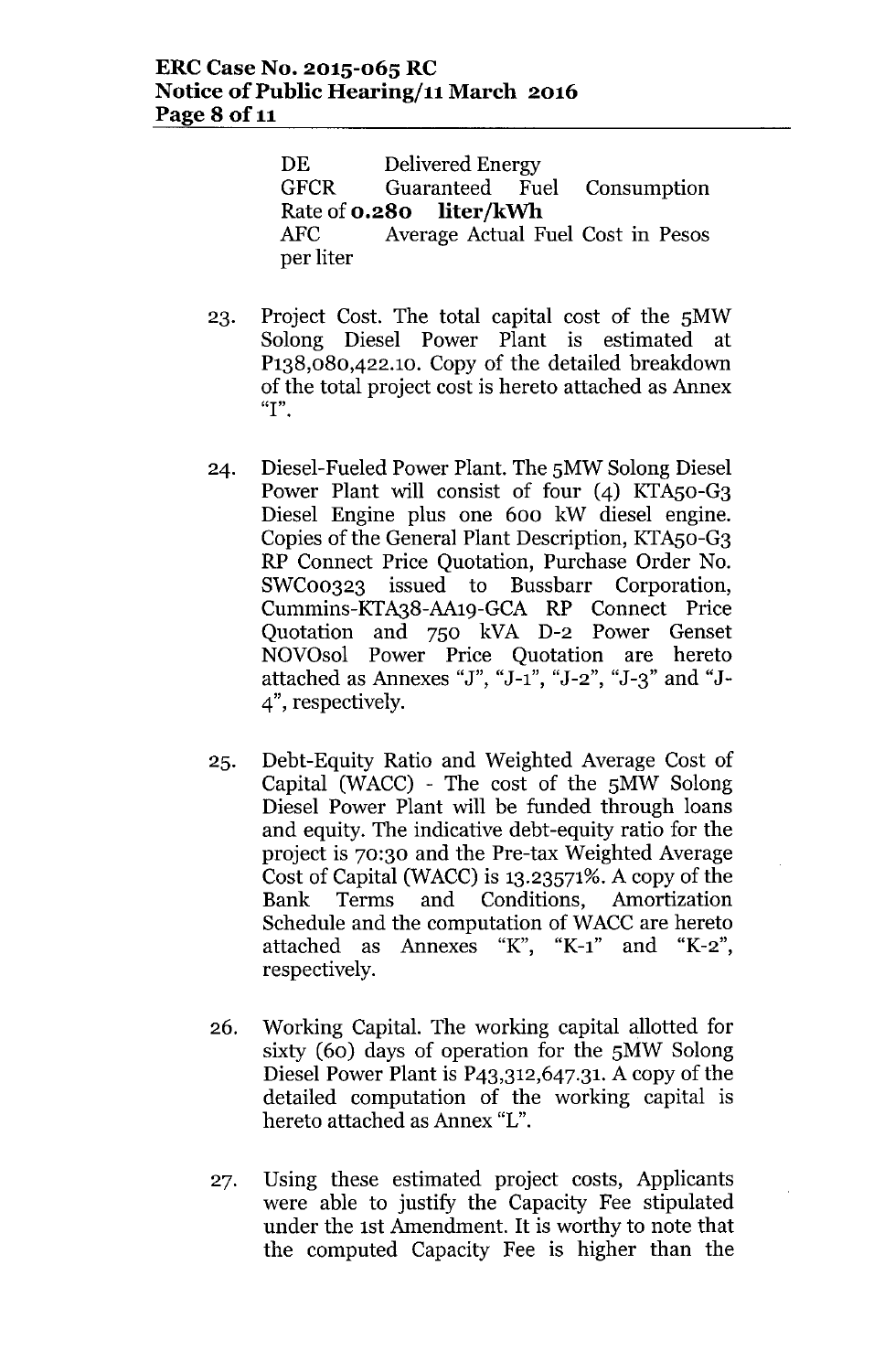Capacity Fee stipulated under Annex "A" of the 1st Amendment. Copy of the Computation is hereto attached as Annex "M". Also, utilizing the projected Operations & Maintenance (O&M) expenses the Applicants were able to justify the stipulated Local O&M Fee (LOM) and Foreign O&M Fee (FOM) under the 1st Amendment. Copies of the computation of the LOM and FOM are hereto attached as Annexes *"N"* and "0", respectively.

# ALLEGATIONSIN SUPPORT OF THE PRAYER FOR PROVISIONALAUTHORITY

Joint Applicants replead the foregoing allegations and further state that:

- 28. There is a paramount relevance and urgent need for additional generating capacity in the Province of Catanduanes due to insufficiency of power supply resulting in numerous forced outages, to the substantial prejudice of the consumers of FICELCO. Thus, the urgent need to implement the 1st Amendment to the ESA.
- 29. To prevent delay in the implementation of the 1st Amendment to the ESA, a provisional authority is respectfully prayed for. An affidavit of merit in support of the prayer for provisional authority is hereto attached as Annex "P".
- 30. Clearly, therefore, public interest compels the immediate issuance of a provisional authority, subject to any provisional or final authority that may be subsequently issued by this Honorable Commission.

### PRAYER

WHEREFORE, premises considered, Joint Applicants SUWECO and FICELCO respectfully pray that:

(a) Upon filing of the instant Application, and pending hearing thereon, an Order be issued: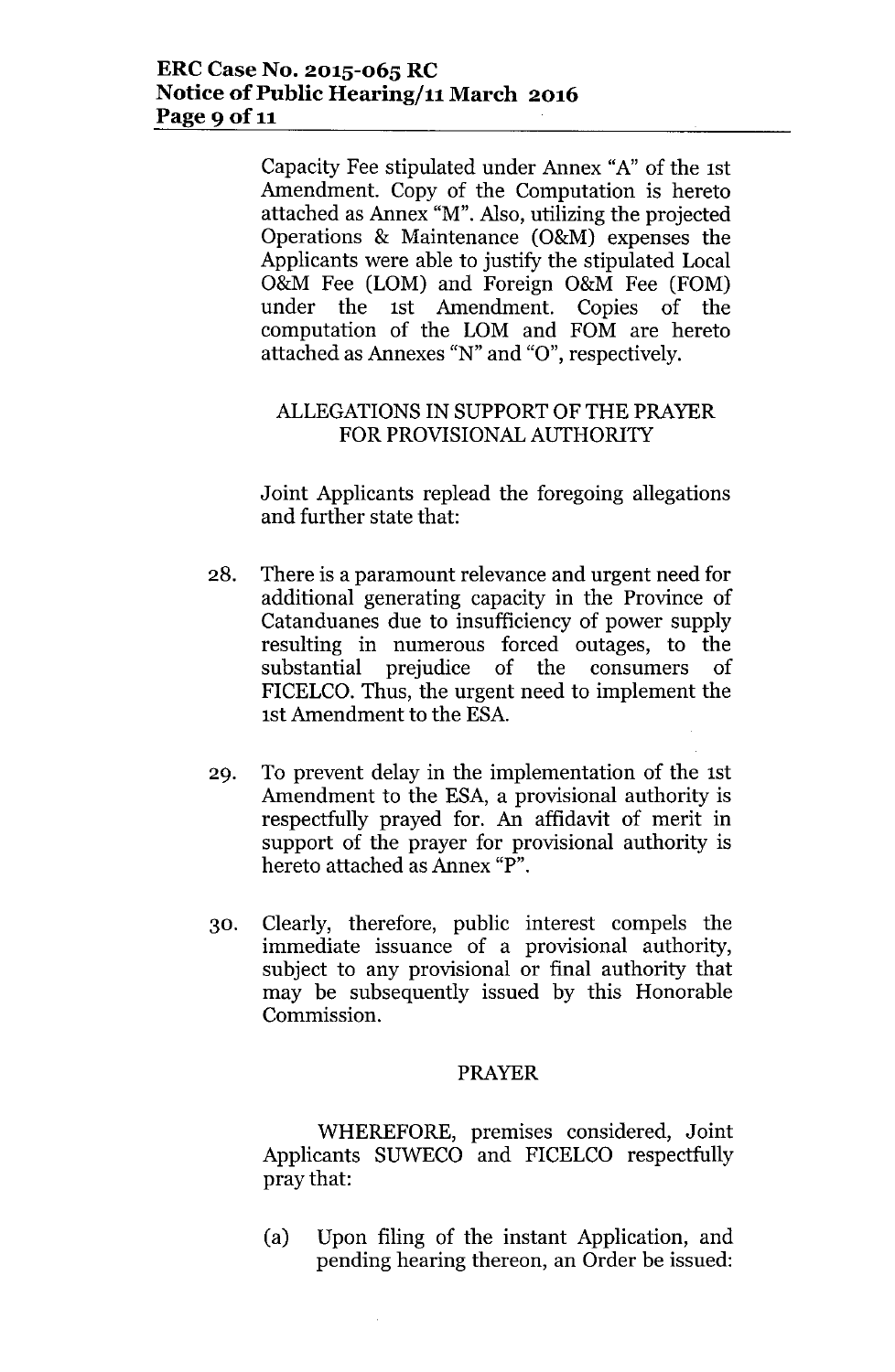(1) granting PROVISIONAL AUTHORITY to Joint Applicants for the implementation of the provisions of the 1st Amendment to the ESA; and (2) directing NPC-SPUG to pay the difference between the approved rate and the amount billed to FICELCO.

(b) After hearing on the merits, a Decision be rendered: (1) issuing a PERMANENT APPROVALof the said 1st Amendment to the ESA, including the rates set forth therein; and (2) directing NPC-SPUG to pay the difference between the approved rate and the amount billed to FICELCO.

The Commission has set the application for jurisdictional hearing, expository presentation, pre-trial conference and evidentiary hearing on **June 15, 2016 (Wednesday) at ten o'clock in the morning (10:00 A.M.) at FICELCO's Principal Office, Marinawa, Bato, Catanduanes.**

All persons who have an interest in the subject matter of the proceeding may become a party by filing, at least five (5) days prior to the initial hearing and subject to the requirements in the ERC's Rules of Practice and Procedure, a verified petition with the Commission giving the docket number and title of the proceeding and stating: (1) the petitioner's name and address; (2) the nature of petitioner's interest in the subject matter of the proceeding, and the way and manner in which such interest is affected by the issues involved in the proceeding; and (3) a statement of the relief desired.

All other persons who may want their views known to the Commission with respect to the subject matter of the proceeding may file their opposition to the application or comment thereon at any stage of the proceeding before the applicant concludes the presentation of its evidence. No particular form of opposition or comment is required, but the document, letter or writing should contain the name and address of such person and a concise statement of the opposition or comment and the grounds relied upon.

All such persons who may wish to have a copy of the application may request the applicant, prior to the date of the initial hearing, that they be furnished with a copy of the application. The applicant is hereby directed to furnish all those making such request with copies of the application and its attachments, subject to reimbursement of